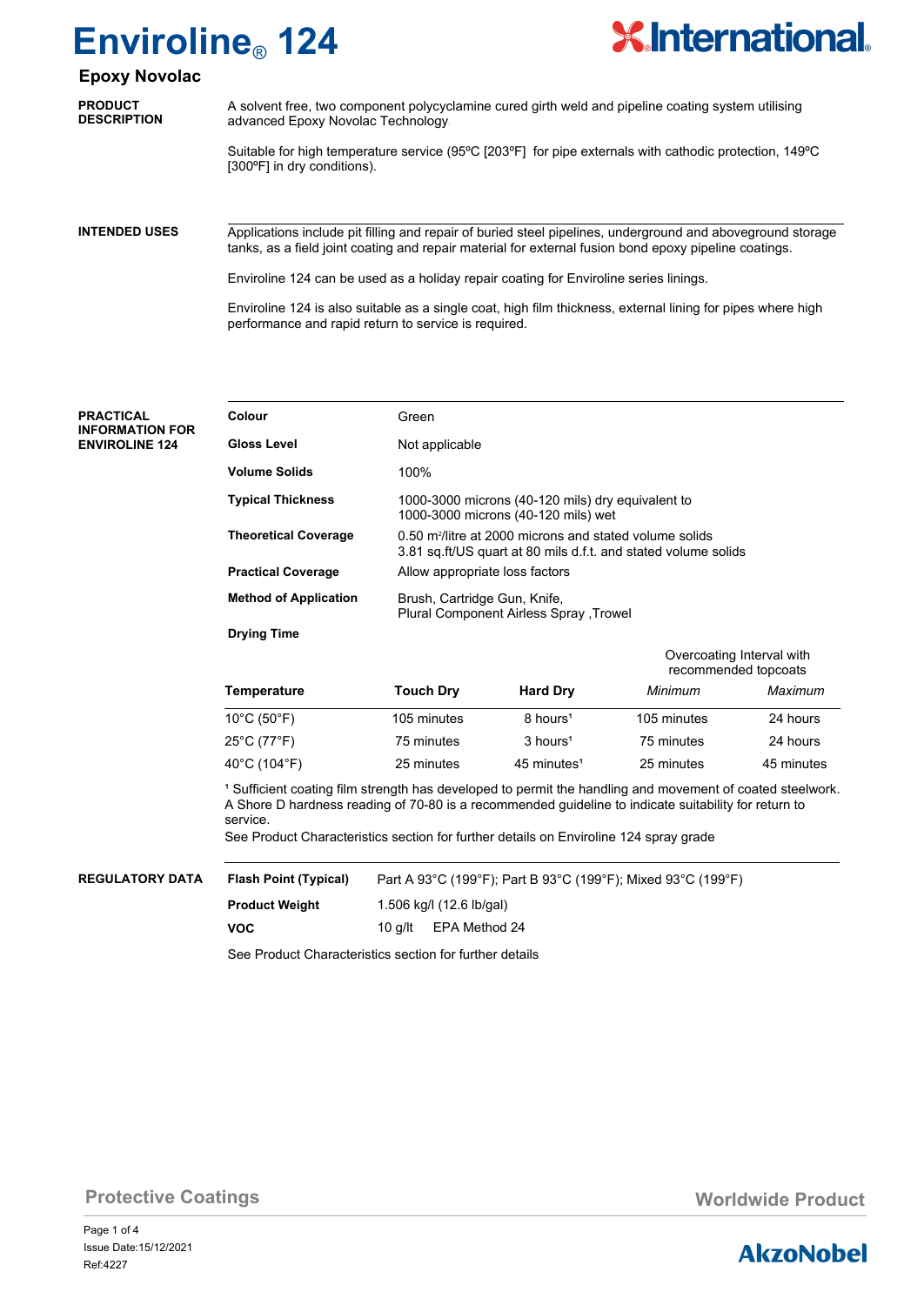

### **Epoxy Novolac**

**SURFACE PREPARATION**

**APPLICATION** 

All surfaces to be coated should be clean, dry and free from contamination. Prior to application all surfaces should be assessed and treated in accordance with ISO 8504:2000

Where necessary, remove weld spatter and where required smooth weld seams and sharp edges.

Oil or grease should be removed in accordance with SSPC-SP1 solvent cleaning.

#### **Abrasive Blast Cleaning**

This product must only be applied to surfaces prepared by abrasive blast cleaning to Sa2½ (ISO 8501- 1:2007) or SSPC-SP10.

A sharp, angular surface profile of 75-125 microns (3-5 mils) is recommended. For areas of high performance service, where impact and abrasion resistance is important, a minimum surface profile of 100 microns (4mils) should be achieved.

Enviroline 124 must be applied before oxidation of the steel occurs. If oxidation does occur the entire oxidised area should be reblasted to the standard specified above.

Where local VOC regulations allow, surfaces may be primed with Interline 982 to 15-25 microns (0.5-1.0 mils) dry film thickness before oxidation occurs. Alternatively, the blast standard can be maintained by use of dehumidification.

|              | <b>Mixing</b>                                   | Enviroline 124 must be applied in accordance with the detailed International<br>Protective Coatings Working Procedures for the application of Tank Linings.                                                                                        |                                                                     |  |  |  |  |
|--------------|-------------------------------------------------|----------------------------------------------------------------------------------------------------------------------------------------------------------------------------------------------------------------------------------------------------|---------------------------------------------------------------------|--|--|--|--|
|              |                                                 | Material is supplied in two containers as a unit. Complete units should be<br>stored, mixed and applied in accordance with the Enviroline 124 Application<br>Guidelines.                                                                           |                                                                     |  |  |  |  |
|              | <b>Mix Ratio</b>                                | $2$ part(s) : 1 part(s) by volume                                                                                                                                                                                                                  |                                                                     |  |  |  |  |
|              | <b>Working Pot Life</b>                         | 25°C (77°F)<br>40°C (104°F)                                                                                                                                                                                                                        |                                                                     |  |  |  |  |
|              |                                                 | 10 minutes<br>6 minutes                                                                                                                                                                                                                            |                                                                     |  |  |  |  |
|              | <b>Plural Component</b><br><b>Airless Spray</b> | Recommended                                                                                                                                                                                                                                        | Refer to Enviroline Application Guidelines for more<br>details.     |  |  |  |  |
|              | <b>Airless Spray</b>                            | Not suitable                                                                                                                                                                                                                                       |                                                                     |  |  |  |  |
| <b>Brush</b> |                                                 | Suitable - small areas<br>only                                                                                                                                                                                                                     | Refer to Enviroline 124 Application Guidelines for<br>more details. |  |  |  |  |
|              | <b>Trowel</b>                                   | Recommended                                                                                                                                                                                                                                        | Refer to Enviroline Application Guidelines for more<br>details.     |  |  |  |  |
|              | <b>Thinner</b>                                  | Not recommended<br>International GTA203 or Enviroline 71C                                                                                                                                                                                          |                                                                     |  |  |  |  |
|              | <b>Cleaner</b>                                  |                                                                                                                                                                                                                                                    |                                                                     |  |  |  |  |
|              | <b>Work Stoppages</b>                           | Thoroughly clean all equipment with International GTA203 (or Enviroline 71C).<br>Once units of paint have been mixed they should not be resealed and it is<br>advised that after prolonged stoppages work recommences with freshly mixed<br>units. |                                                                     |  |  |  |  |
|              | <b>Clean Up</b>                                 | Clean all equipment that has been in contact with mixed Enviroline 124<br>immediately after. All surplus materials and empty containers should be<br>disposed of in accordance with appropriate regional regulations/legislation.                  |                                                                     |  |  |  |  |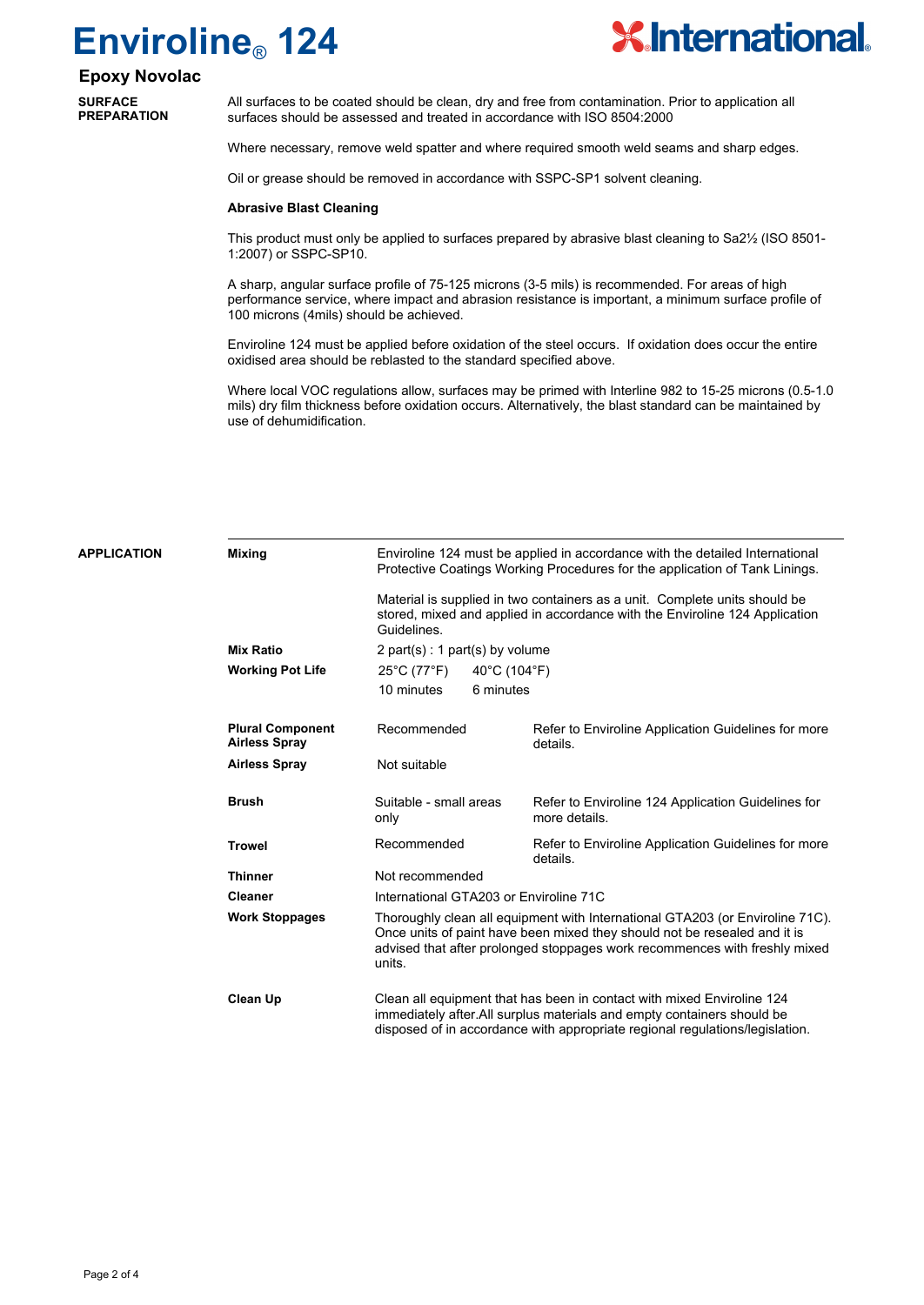

### **Epoxy Novolac**

**PRODUCT CHARACTERISTICS** **The detailed Enviroline Application Guidelines should be consulted prior to use.**

**This datasheet provides general guidance on the use of Enviroline 124. Specific project requirements will be dependent upon the service end use and operating conditions of the tank or vessel. Always consult International Protective Coatings to confirm that Enviroline 124 is suitable for contact with the product to be stored.**

**The detailed project coating specification provided by International Protective Coatings must be followed at all times.** 

Surface temperature must always be a minimum of 3°C (5°F) above dew point.

Use the following chart for preferred temperature conditions. These conditions plus adequate ventilation must be maintained throughout the curing cycle.

Coating Temperature Substrate Temperature Air Temperature<br>
35-55°C (95-130°F) 21-49°C (70-120°F) 21-38°C (70-100°F) **Preferred** 35-55°C (95-130°F) 21-49°C (70-120°F) **Minimum** 35°C (95°F) -7°C (20°F) -7°C (20°F)

Maximum continuous dry temperature resistance for Enviroline 124 is 149ºC (300ºF). Maximum immersion service temperature is dependent on cargo and service conditions. Consult International Protective Coatings for information.

#### **Alternative Fast Grade**

A fast apply, high build, sprayable grade of Enviroline 124 is available for field joints. Application is by heated plural airless spray – please contact AkzoNobel for further details.

Enviroline 124 can be used as a holiday repair coating for Enviroline 376F series, Enviroline 125 series and Enviroline 375.

Note: VOC values are typical and are provided for guidance purpose only. These may be subject to variation depending on factors such as differences in colour and normal manufacturing tolerances.

Low molecular weight reactive additives, which will form part of the film during normal ambient cure conditions, will also affect VOC values determined using EPA Method 24.

#### **SYSTEMS COMPATIBILITY**

Enviroline 124 is designed for application to correctly prepared substrates.

For information regarding suitable topcoats for Enviroline 124, please consult International Protective Coatings.